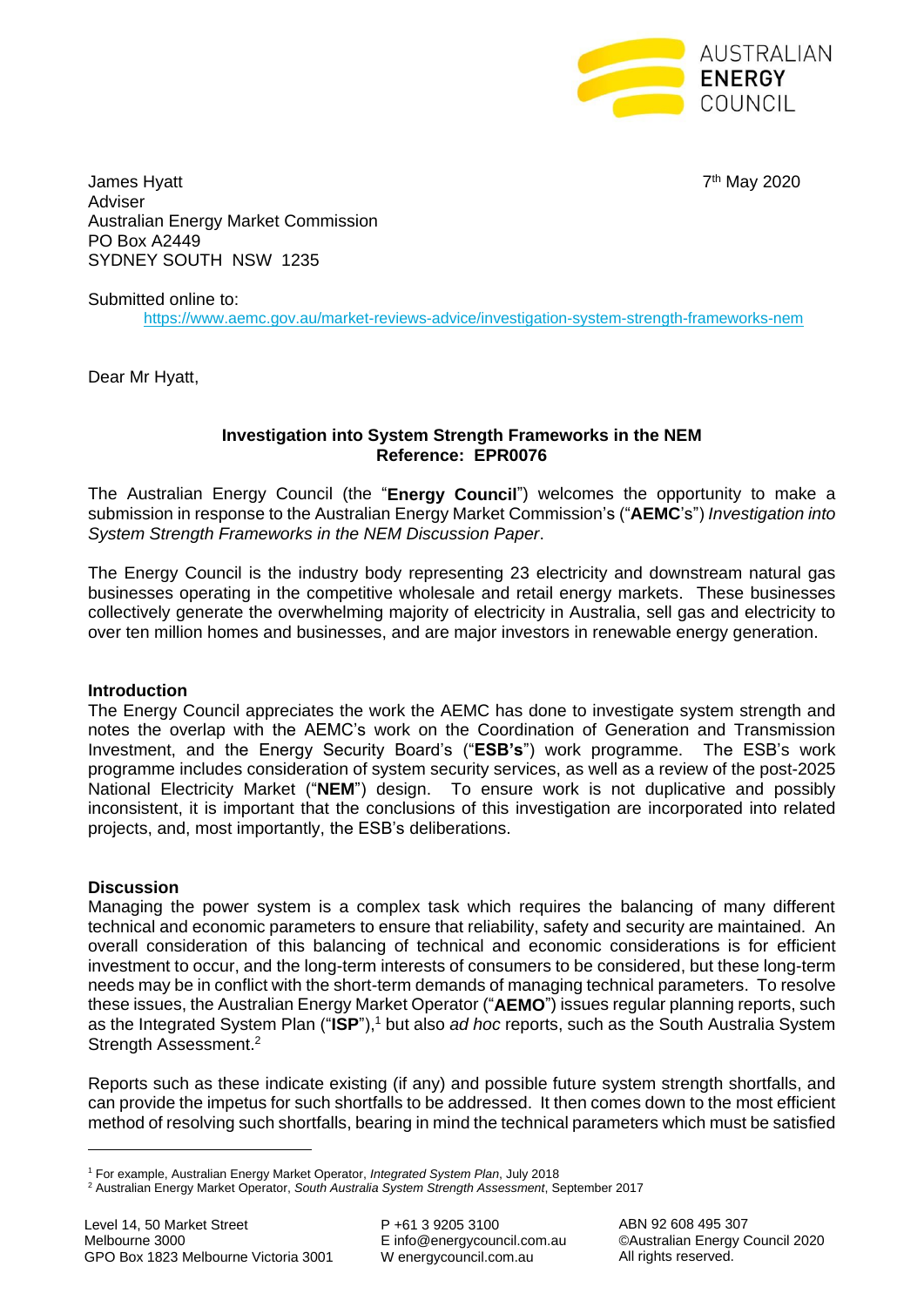in doing so, and the costs involved in implementing a solution. Given the complex nature of system strength assessment and modelling, some solutions may be correspondingly complicated, for little additional benefit.

The AEMC has proposed four possible models for addressing system strength issues, each of which has different strengths and weaknesses in providing system strength, while at the same time offering the most economically efficient means of doing so. In each case it is important that, besides satisfying the system strength requirements, the obligations imposed on new entrant generators are not an impediment to timely connection.

## Centrally Coordinated

The Energy Council recognises the complexities of system strength assessments, and appreciates the simplicity of the model set out in the Discussion Paper, which is also likely to be a small additional cost compared with the capital being expended to build the connecting generators which are anticipated to affect system strength. There are concerns that the model will result in additional unnecessary costs due to forecast error, modelling limitations and premature, over-purchasing of system needs, and in addition there is no signal to the connecting generators to solve the problem for themselves. However the Energy Council would like to see more consideration of this option, since it appears to offer promise.

### Decentralised Approach

With system strength needs telegraphed by AEMO in good time, a market-based solution will offer the flexibility and efficiency to provide what is necessary at the least cost and in the most innovative way possible. However this is a very complicated solution, requiring amendment to the NEM Dispatch Engine, and while this would further contribute to ensuring that energy and system services were optimised, the cost and complexity of the solution may not reap the rewards necessary to justify the expenditure. Nevertheless this will ensure that investment and operational decisions rest with those parties which are best able to manage them, and drive productive efficiency for the broader market. On this basis, the Energy Council believes that this option should be further explored by the AEMC.

## Mandatory Service Provision

There are attractions in the simplicity of having each generator provide system strength, however despite individual generators seeking the lowest-cost option to satisfy their obligations, the individual nature of the obligation will stifle the ability of generators to reach agreement with other generators, and implement a joint arrangement to satisfy the system strength needs. This will result in overinvestment for the broader generator fleet, and additional costs for individual generators, which may compromise project viability, and cause investment (and connection) delays. In addition, the incentive to resolve the system strength problem is removed, and therefore the Energy Council does not support this model.

#### Access Standard Mechanism

The Energy Council notes the proposal to use an access standard mechanism to ensure that all generators are able to withstand low system strength conditions. While this would make new generators more tolerant to periods of low system strength, it does not address the issue of maintaining adequate system strength, and additional arrangements would need to be put in place to ensure system security. It is the Energy Council's understanding that the network fundamentally needs a degree of system strength, and it is unlikely that the overall network could be operated in a low system strength mode. In addition, it is likely that existing generators and equipment are not likely to be tolerant of such network operation. On this basis the Energy Council discounts this proposal as an adequate solution.

Phone +61 3 9205 3100 Email info@energycouncil.com.au Website www.energycouncil.com.au